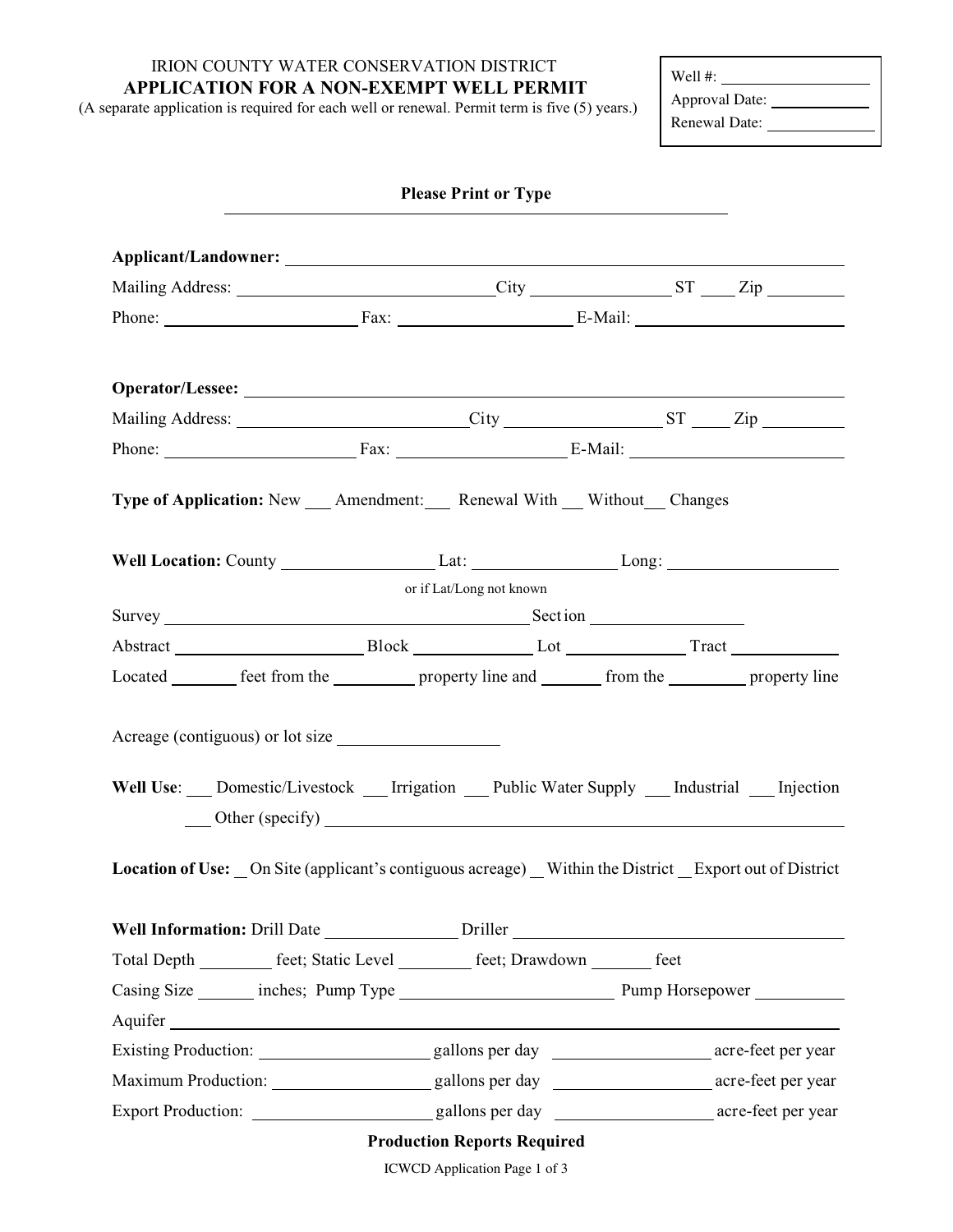## **Attachments/Documentation:**

- a. Plat or map showing location (in feet) of all wells within a one (1) mile radius and names, addresses and phone numbers of owner/operator/lessee.
- b. Detailed statement of proposed location of use, if greater than one half  $\left(\frac{1}{2}\right)$  mile from well, and type of transportation facilities.
- c. Statement of anticipated growth in water demands and alternative watersources being used.
- d. Water conservation and drought contingency plans, if required by law.
- e. Additional information that may be required in Rule 3.204(c):
	- 1. Hydrogeological report
	- 2. Identification of other possible sources
	- 3. Mitigation plan for adverse impact on other groundwater users.
	- 4. Mitigation plan for adverse impact from leakage of undesirable water.
	- 5. Description of how withdrawal is addressed in the approved regional water plan.

**Affirmation:** I, the undersigned, agree and certify that:

- a. I will avoid waste, achieve water conservation, protect groundwater quality and the groundwater produced from this well will be for a beneficial use;
- b. I will comply with all District and State well plugging and capping guidelines in effect at the time of well closure;
- c. I will abide by the terms of the District Rules, the District Management Plan and orders of the District Board of Directors currently in effect and as they may be modified, changed and amended from time to time;
- d. I will abide by the terms and conditions of this permit;
- e. I am the applicant or am authorized to act for the well owner; and
- f. I agree that all statements and information submitted is, to the best of my knowledge, true, accurate, and complete.

Signature of Applicant: Date:

Printed Name: Name:

## **NOTARY PUBLIC'S CERTIFICATE**

Subscribed and sworn to before me, by the said , this

day of  $, 20$ , to certify which witness my hand and seal of office.

**Seal**

Notary Public Signature

l

l,

Notary Public Printed Name